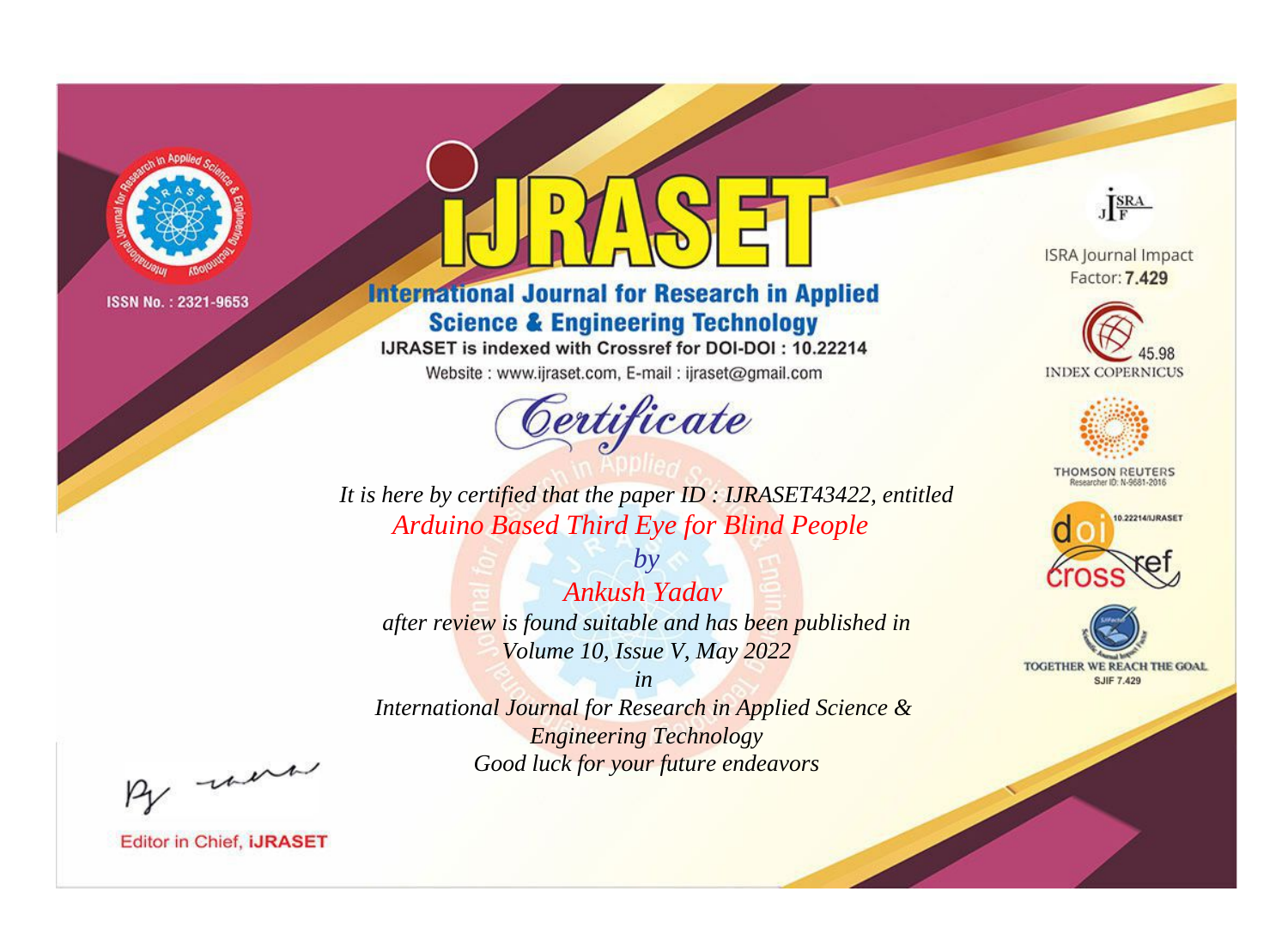

# **International Journal for Research in Applied Science & Engineering Technology**

IJRASET is indexed with Crossref for DOI-DOI: 10.22214

Website: www.ijraset.com, E-mail: ijraset@gmail.com



JERA

**ISRA Journal Impact** Factor: 7.429





**THOMSON REUTERS** 



TOGETHER WE REACH THE GOAL **SJIF 7.429** 

*It is here by certified that the paper ID : IJRASET43422, entitled Arduino Based Third Eye for Blind People*

*by Manish Kumar after review is found suitable and has been published in Volume 10, Issue V, May 2022*

*in* 

*International Journal for Research in Applied Science & Engineering Technology Good luck for your future endeavors*

By morn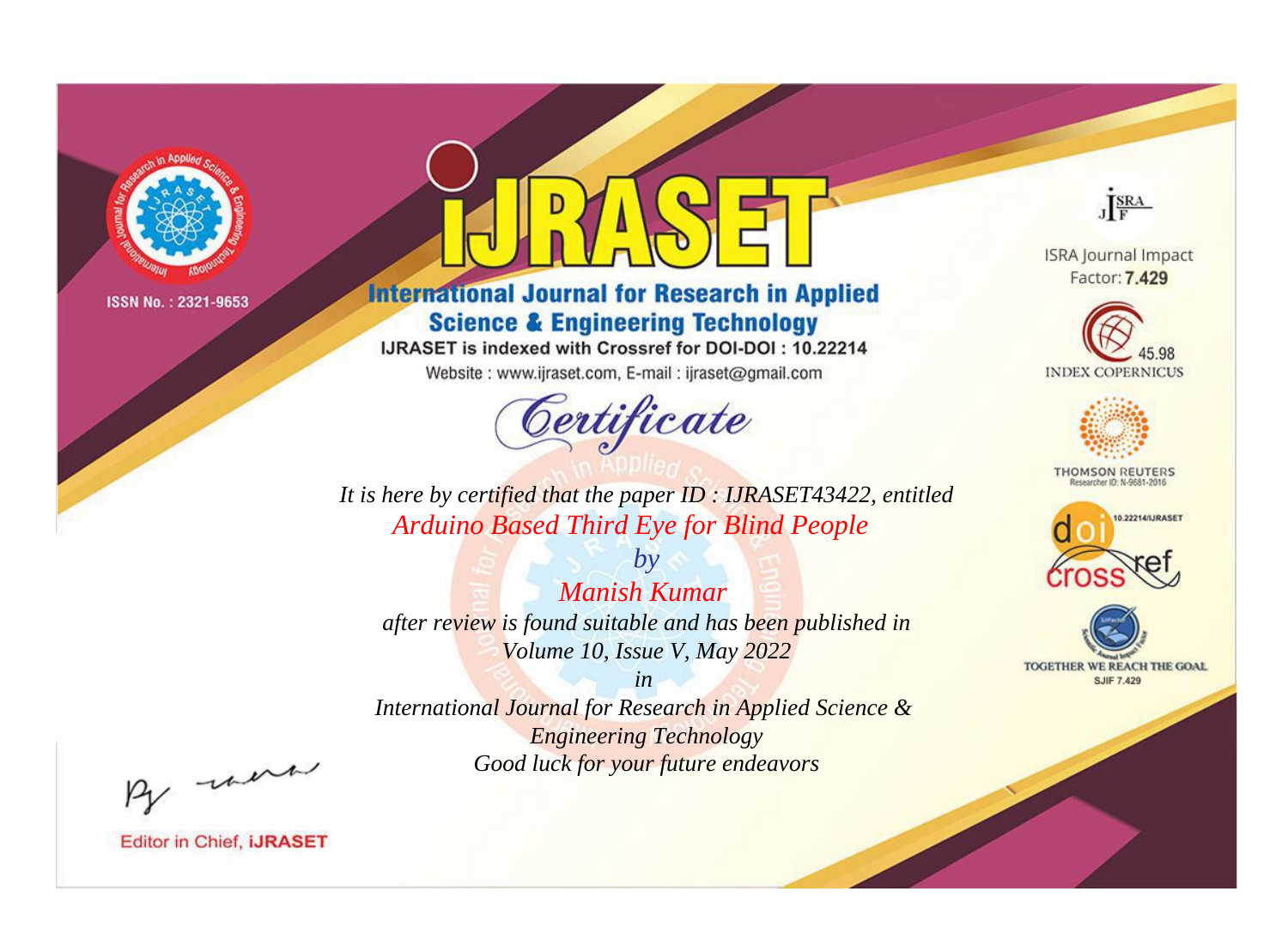

# **International Journal for Research in Applied Science & Engineering Technology**

IJRASET is indexed with Crossref for DOI-DOI: 10.22214

Website: www.ijraset.com, E-mail: ijraset@gmail.com



JERA

**ISRA Journal Impact** Factor: 7.429





**THOMSON REUTERS** 



TOGETHER WE REACH THE GOAL **SJIF 7.429** 

*It is here by certified that the paper ID : IJRASET43422, entitled Arduino Based Third Eye for Blind People*

*by Vijay Gupta after review is found suitable and has been published in Volume 10, Issue V, May 2022*

*in* 

*International Journal for Research in Applied Science & Engineering Technology Good luck for your future endeavors*

By morn